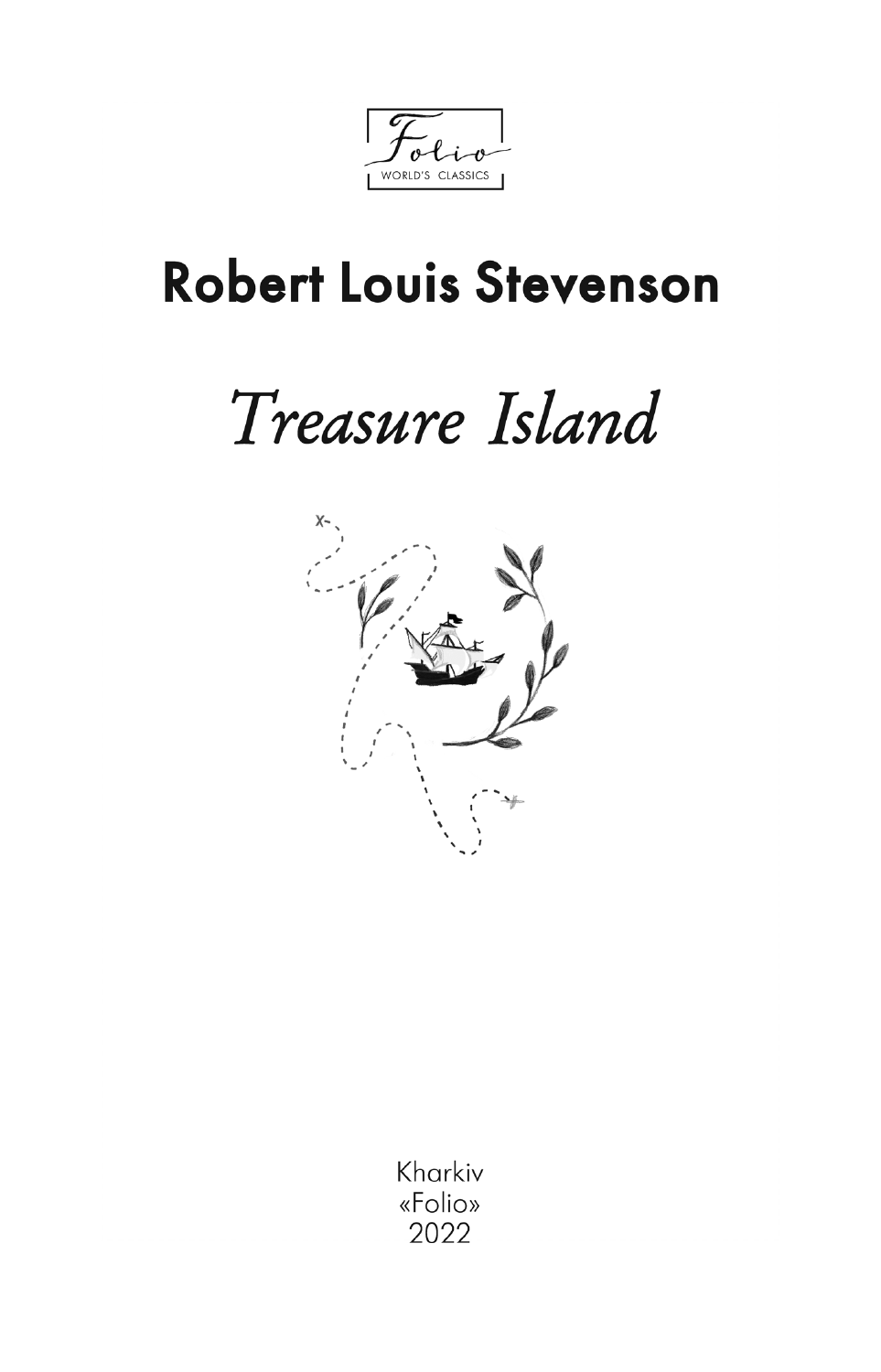## Part one THE OLD BUCCANEER

#### **1** THE OLD SEA-DOG AT THE «ADMIRAL BENBOW»

Squire Trelawney, Dr. Livesey, and the rest of these gentlemen having asked me to write down the whole particulars about Treasure Island, from the beginning to the end, keeping nothing back but the bearings of the island, and that only because there is still treasure not yet lifted, I take up my pen in the year of grace 17... and go back to the time when my father kept the «Admiral Benbow» inn and the brown old seaman with the sabre cut first took up his lodging under our roof.

I remember him as if it were yesterday, as he came plodding to the inn door, his sea-chest following behind him in a handbarrow — a tall, strong, heavy, nut-brown man, his tarry pigtail falling over the shoulder of his soiled blue coat, his hands ragged and scarred, with black, broken nails, and the sabre cut across one cheek, a dirty, livid white. I remember him looking round the cover and whistling to himself as he did so, and then breaking out in that old sea-song that he sang so often afterwards:

> «Fifteen men on the dead man's chest — Yo-ho-ho, and a bottle of rum!»

in the high, old tottering voice that seemed to have been tuned and broken at the capstan bars.

Then he rapped on the door with a bit of stick like a handspike that he carried, and when my father appeared, called roughly for a glass of rum. This, when it was brought to him, he drank slowly,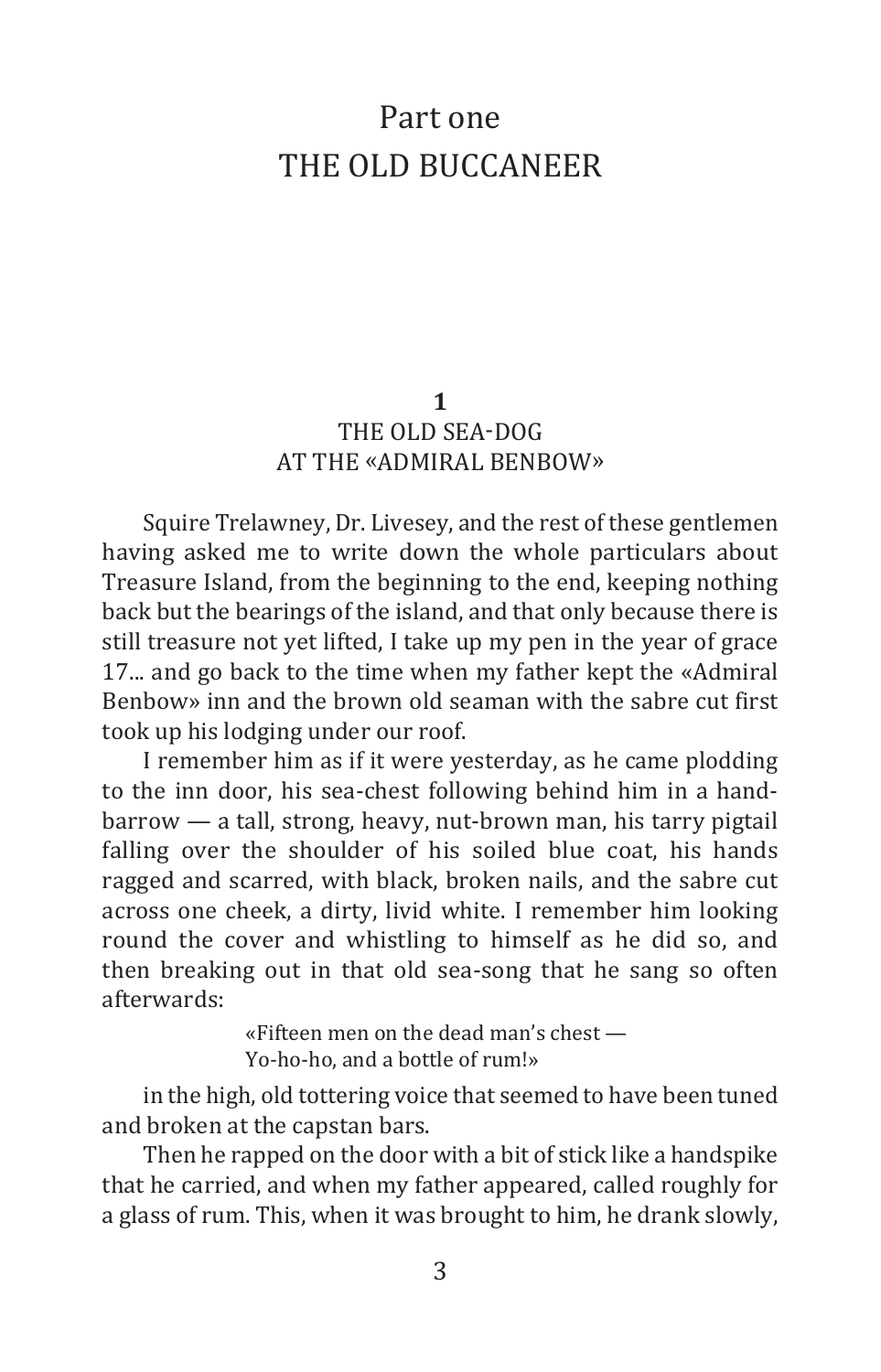like a connoisseur, lingering on the taste and still looking about him at the cliffs and up at our signboard.

«This is a handy cove», says he at length; «and a pleasant sittyated grog-shop. Much company, mate?»

My father told him no, very little company, the more was the pity.

«Well, then», said he, «this is the berth for me. Here you, matey», he cried to the man who trundled the barrow; «bring up alongside and help up my chest. I'll stay here a bit», he continued. «I'm a plain man; rum and bacon and eggs is what I want, and that head up there for to watch ships off. What you mought call me? You mought call me captain. Oh, I see what you're at — there»; and he threw down three or four gold pieces on the threshold. «You can tell me when I've worked through that», says he, looking as fierce as a commander.

And indeed bad as his clothes were and coarsely as he spoke, he had none of the appearance of a man who sailed before the mast, but seemed like a mate or skipper accustomed to be obeyed or to strike. The man who came with the barrow told us the mail had set him down the morning before at the Royal George, that he had inquired what inns there were along the coast, and hearing ours well spoken of, I suppose, and described as lonely, had chosen it from the others for his place of residence. And that was all we could learn of our guest.

He was a very silent man by custom. All day he hung round the cove or upon the cliffs with a brass telescope; all evening he sat in a corner of the parlour next the fire and drank rum and water very strong. Mostly he would not speak when spoken to, only look up sudden and fierce and blow through his nose like a fog-horn; and we and the people who came about our house soon learned to let him be. Every day when he came back from his stroll he would ask if any seafaring men had gone by along the road. At first we thought it was the want of company of his own kind that made him ask this question, but at last we began to see he was desirous to avoid them. When a seaman did put up at the «Admiral Benbow» (as now and then some did, making by the coast road for Bristol) he would look in at him through the curtained door before he entered the parlour; and he was always sure to be as silent as a mouse when any such was present. For me, at least,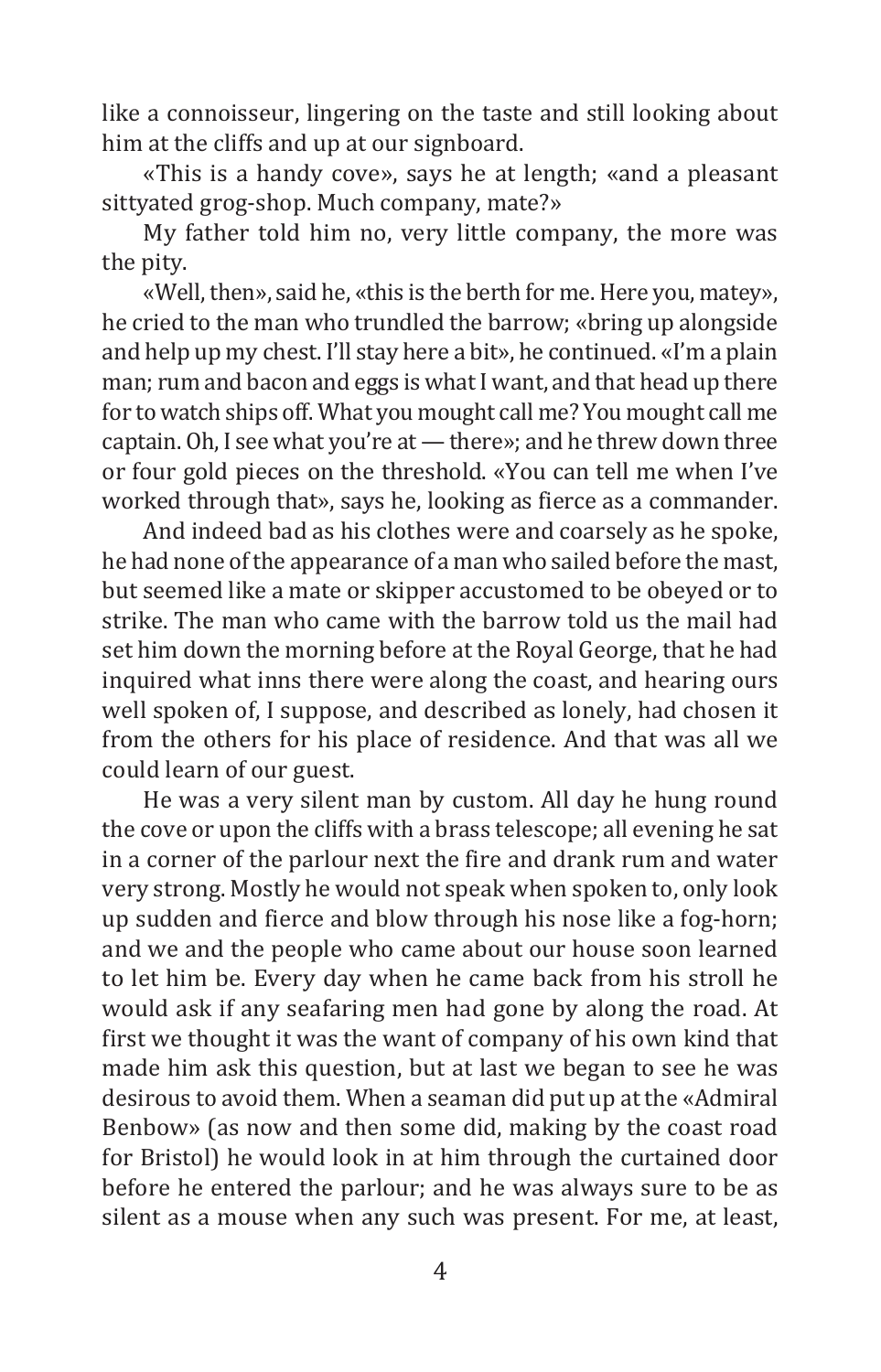there was no secret about the matter, for I was, in a way, a sharer in his alarms. He had taken me aside one day and promised me a silver four-penny on the first of every month, if I would only keep my «weather-eye open for a seafaring man with one leg» and let him know the moment he appeared. Often enough when the first of the month came round and I applied to him for my wage, he would only blow through his nose at me and stare me down, but before the week was out he was sure to think better of it, bring me my four-penny piece, and repeat his orders to look out for «the seafaring man with one leg».

How that personage haunted my dreams, I need scarcely tell you.On stormy nights, when the wind shook the four corners of the house and the surf roared along the cove and up the cliffs, I would see him in a thousand forms, and with a thousand diabolical expressions. Now the leg would be cut off at the knee, now at the hip; now he was a monstrous kind of a creature who had never had but the one leg, and that in the middle of his body. To see him leap and run and pursue me over hedge and ditch was the worst of nightmares. And altogether I paid pretty dear for my monthly four-penny piece, in the shape of these abominable fancies.

But though I was so terrified by the idea of the seafaring man with one leg, I was far less afraid of the captain himself than anybody else who knew him. There were nights when he took a deal more rum and water than his head would carry; and then he would sometimes sit and sing his wicked, old, wild sea-songs, minding nobody; but sometimes he would call for glasses round and force all the trembling company to listen to his stories or bear a chorus to his singing. Often I have heard the house shaking with «Yo-ho-ho, and a bottle of rum», all the neighbours joining in for dear life, with the fear of death upon them, and each singing louder than the other to avoid remark. For in these fits he was the most overriding companion ever known; he would slap his hand on the table for silence all round; he would fly up in a passion of anger at a question, or sometimes because none was put, and so he judged the company was not following his story. Nor would he allow anyone to leave the inn till he had drunk himself sleepy and reeled off to bed.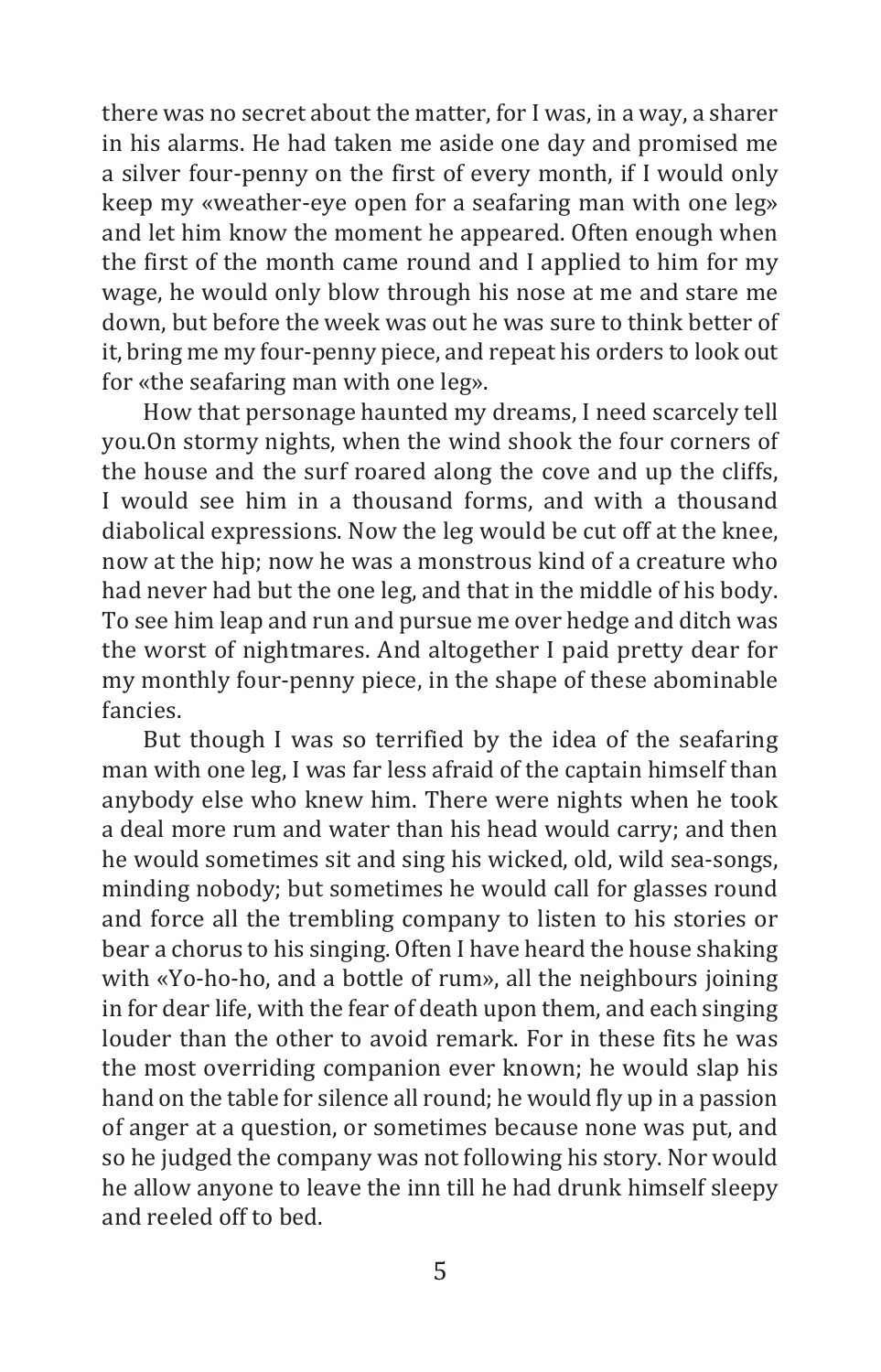His stories were what frightened people worst of all. Dreadful stories they were — about hanging, and walking the plank, and storms at sea, and the Dry Tortugas, and wild deeds and places on the Spanish Main. By his own account, he must have lived his life among some of the wickedest men that God ever allowed upon the sea. Аnd the language in which he told these stories shocked our plain country people almost as much as the crimes that he described.

My father was always saying the inn would be ruined, for people would soon cease coming there to be tyrannized over and put down, and sent shivering to their beds; but I really believe his presence did us good. People were frightened at the time, but on looking back they rather liked it; it was a fine excitement in a quiet country life. Аnd there was even a party of the younger men who pretended to admire him, calling him a «true sea-dog» and a «real old salt» and such like names, and saying there was the sort of man that made England terrible at sea.

In one way, indeed, he bade fair to ruin us, for he kept on staying week after week, and at last month after month, so that all the money had been long exhausted, and still my father never plucked up the heart to insist on having more. If ever he mentioned it, the captain blew through his nose so loudly that you might say he roared, and stared my poor father out of the room. I have seen him wringing his hands after such a rebuff, and I am sure the annoyance and the terror he lived in must have greatly hastened his early and unhappy death.

All the time he lived with us the captain made no change whatever in his dress, but to buy some stockings from a hawker. One of the cocks of his hat having fallen down, he let it hang from that day forth, though it was a great annoyance when it blew. I remember the appearance of his coat, which he patched himself upstairs in his room, and which, before the end, was nothing but patches. He never wrote or received a letter, and he never spoke with any but the neighbours, and with these, for the most part, only when drunk on rum. The great sea-chest none of us had ever seen open.

He was only once crossed, and that was towards the end, when my poor father was far gone in a decline that took him off.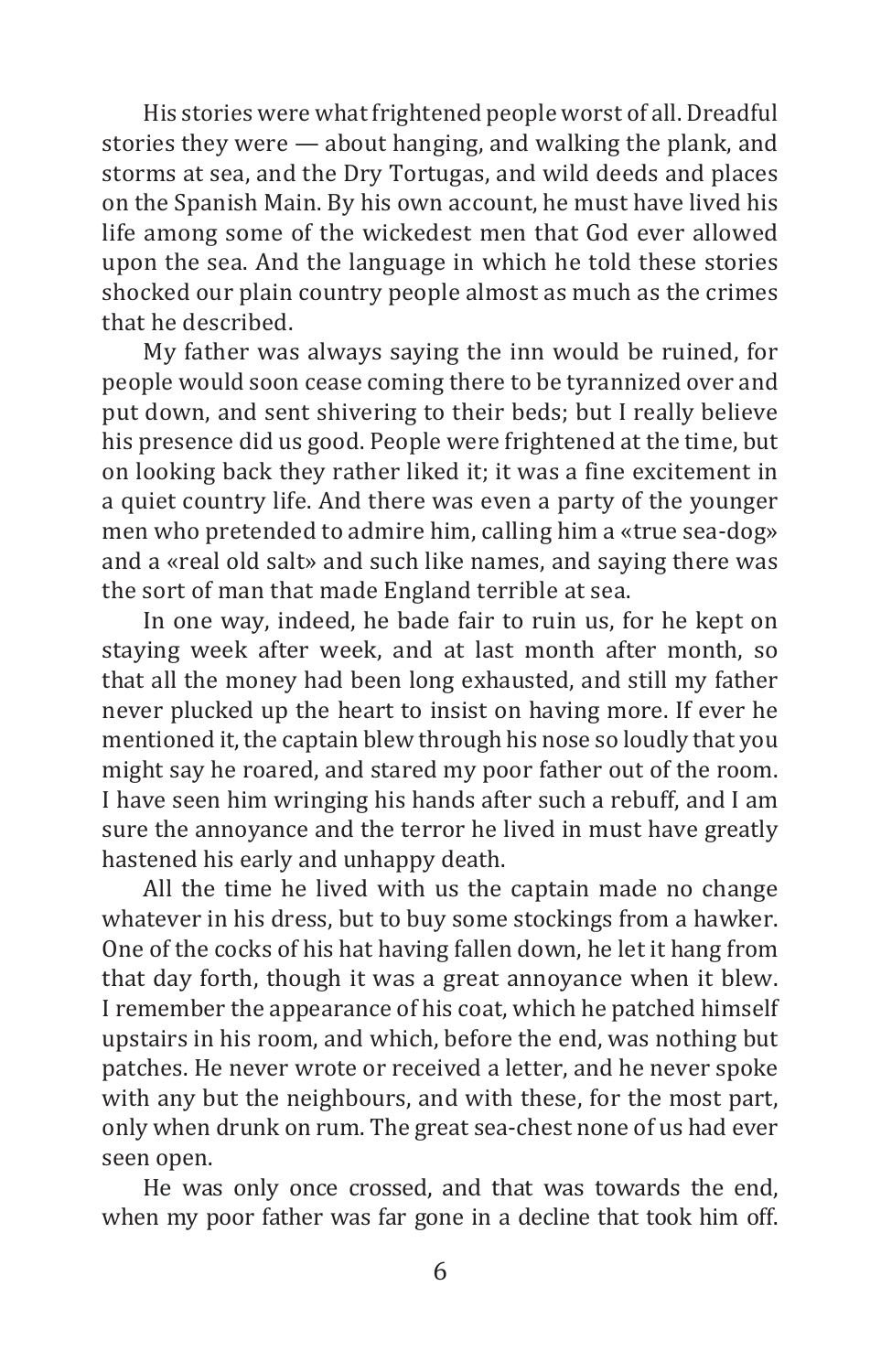Dr. Livesey came late one afternoon to see the patient, took a bit of dinner from my mother, and went into the parlour to smoke a pipe until his horse should come down from the hamlet, for we had no stabling at the old «Benbow». I followed him in, and I remember observing the contrast the neat, bright doctor, with his powder as white as snow and his bright, black eyes and pleasant manners, made with the coltish country folk. Аnd above all, with that filthy, heavy, bleared scarecrow of a pirate of ours, sitting, far gone in rum, with his arms on the table. Suddenly he  $-$  the captain, that is  $-$  began to pipe up his eternal song:

> «Fifteen men on the dead man's chest — Yo-ho-ho, and a bottle of rum! Drink and the devil had done for the rest — Yo-ho-ho, and a bottle of rum!»

At first I had supposed «the dead man's chest» to be that identical big box of his upstairs in the front room, and the thought had been mingled in my nighmares with that of the one-legged seafaring man. But by this time we had all long ceased to pay any particular notice to the song; it was new, that night, to nobody, but Dr. Livesey. Аnd on him I observed it did not produce an agreeable effect, for he looked up for a moment quite angrily before he went on with his talk to old Taylor, the gardener, on a new cure for the rheumatics. In the meantime, the captain gradually brightened up at his own music, and at last flapped his hand upon the table before him in a way we all knew to mean silence. The voices stopped at once, all but Dr. Livesey's; he went on as before speaking clear and kind and drawing briskly at his pipe between every word or two. The captain glared at him for a while, flapped his hand again, glared still harder, and at last broke out with a villainous, low oath, «Silence, there, between decks!»

«Were you addressing me, sir?» says the doctor; and when the ruffian had told him, with another oath, that this was so, «I have only one thing to say to you, sir», replies the doctor, «that if you keep on drinking rum, the world will soon be quit of a very dirty scoundrel!»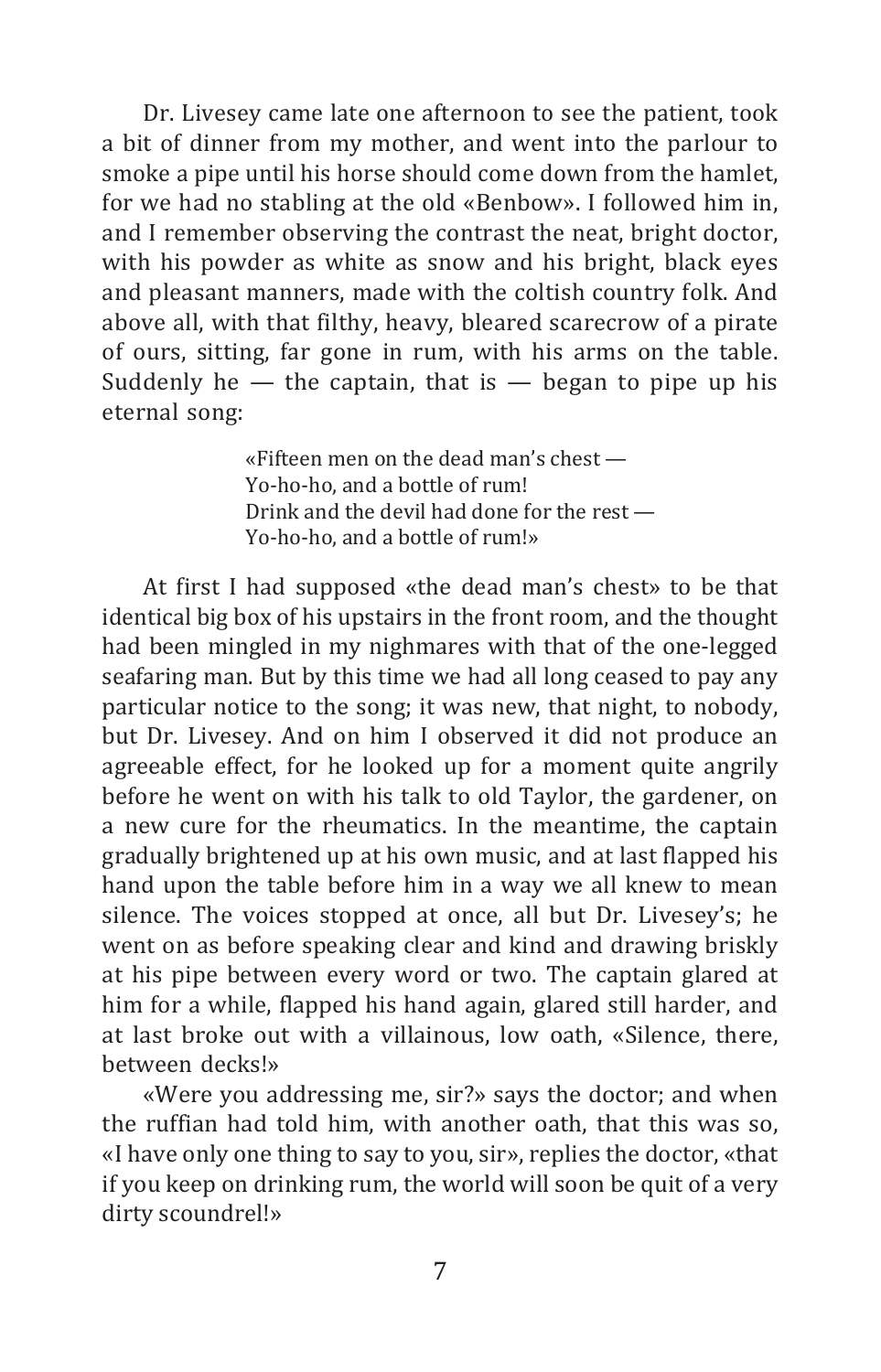The old fellow's fury was awful. He sprang to his feet, drew and opened a sailor's clasp-knife, and balancing it open on the palm of his hand, threatened to pin the doctor to the wall.

The doctor never so much as moved. He spoke to him as before, over his shoulder and in the same tone of voice, rather high, so that all the room might hear, but perfectly calm and steady: «If you do not put that knife this instant in your pocket, I promise, upon my honour, you shall hang at the next assizes».

Then followed a battle of looks between them, but the captain soon knuckled under, put up his weapon, and resumed his seat, grumbling like a beaten dog.

«And now, sir», continued the doctor, «since I now know there's such a fellow in my district, you may count I'll have an eye upon you day and night. I'm not a doctor only; I'm a magistrate. Аnd if I catch a breath of complaint against you, if it's only for a piece of incivility like tonight's, I'll take effectual means to have you hunted down and routed out of this. Let that suffice».

Soon after, Dr. Livesey's horse came to the door and he rode away. But the captain held his peace that evening, and for many evenings to come.

#### **2** BLACK DOG APPEARS AND DISAPPEARS

It was not very long after this that there occurred the first of the mysterious events that rid us at last of the captain, though not, as you will see, of his affairs. It was a bitter cold winter, with long, hard frosts and heavy gales; and it was plain from the first that my poor father was little likely to see the spring. He sank daily, and my mother and I had all the inn upon our hands, and were kept busy enough without paying much regard to our unpleasant guest.

It was one January morning, very early — a pinching, frosty morning — the cove all grey with hoar-frost, the ripple lapping softly on the stones, the sun still low and only touching the hilltops and shining far to seaward. The captain had risen earlier than usual and set out down the beach, his cutlass swinging under the broad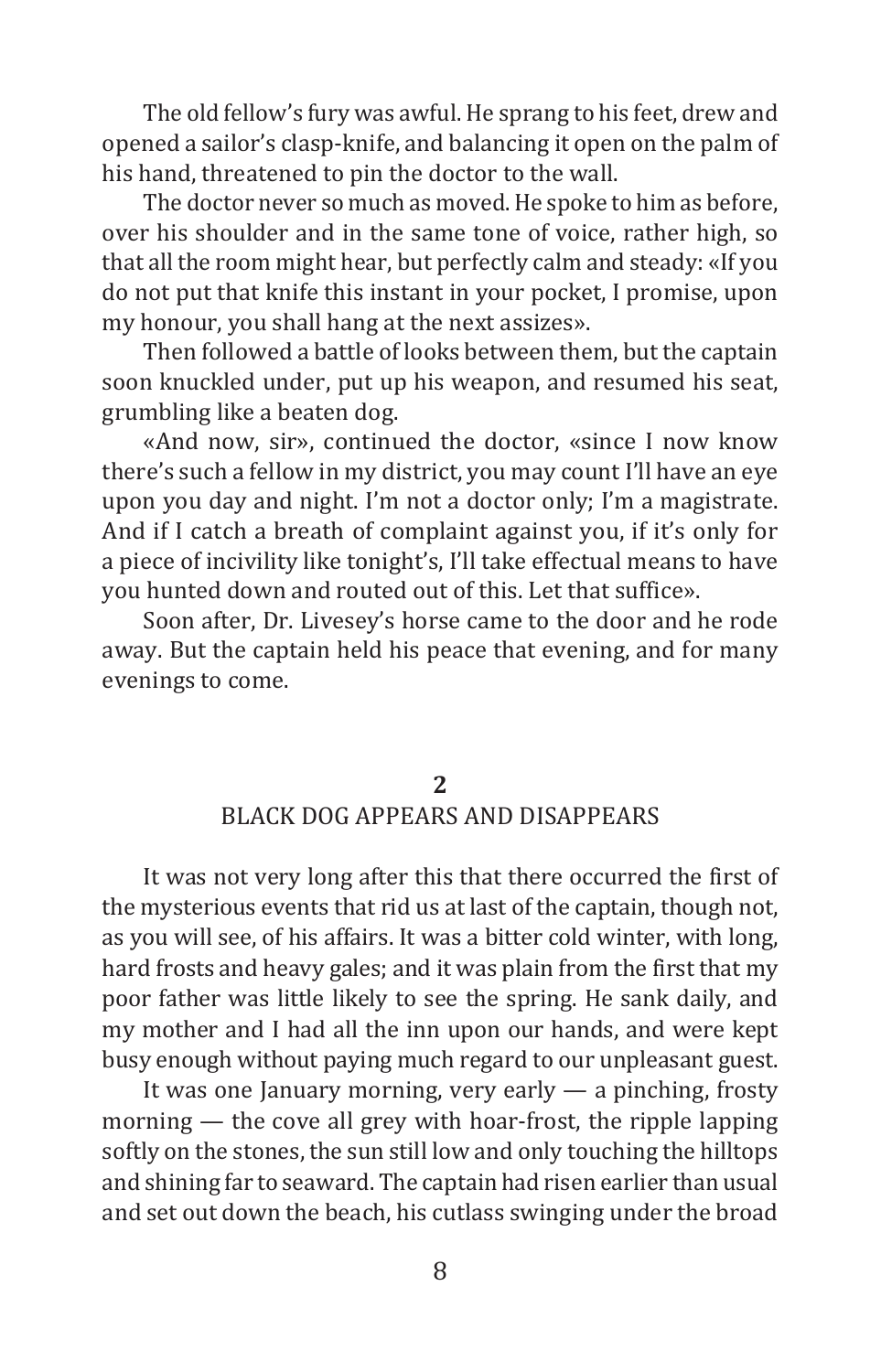skirts of the old blue coat, his brass telescope under his arm, his hat tilted back upon his head. I remember his breath hanging like smoke in his wake as he strode off, and the last sound I heard of him as he turned the big rock was a loud snort of indignation, as though his mind was still running upon Dr. Livesey.

Well, mother was upstairs with father and I was laying the breakfast-table against the captain's return, when the parlour door opened and a man stepped in on whom I had never set my eyes before. He was a pale, tallowy creature, wanting two fingers of the left hand, and though he wore a cutlass, he did not look much like a fighter. I had always my eye open for seafaring men, with one leg or two, and I remember this one puzzled me. He was not sailorly, and yet he had a smack of the sea about him too.

I asked him what was for his service, and he said he would take rum; but as I was going out of the room to fetch it, he sat down upon a table and motioned me to draw near. I paused where I was, with my napkin in my hand.

«Come here, sonny», says he. «Come nearer here».

I took a step nearer.

«Is this here table for my mate Bill?» he asked with a kind of leer. I told him I did not know his mate Bill, and this was for a person who stayed in our house whom we called the captain.

«Well», said he, «my mate Bill would be called the captain, as like as not. He has a cut on one cheek and a mighty pleasant way with him, particularly in drink, has my mate Bill. We'll put it, for argument like, that your captain has a cut on one cheek — and we'll put it, if you like, that that cheek's the right one. Ah, well! I told you. Now, is my mate Bill in this here house?»

I told him he was out walking.

«Which way, sonny? Which way is he gone?»

And when I had pointed out the rock and told him how the captain was likely to return, and how soon, and answered a few other questions, «Ah», said he, «this'll be as good as drink to my mate Bill».

The expression of his face as he said these words was not at all pleasant, and I had my own reasons for thinking that the stranger was mistaken, even supposing he meant what he said. But it was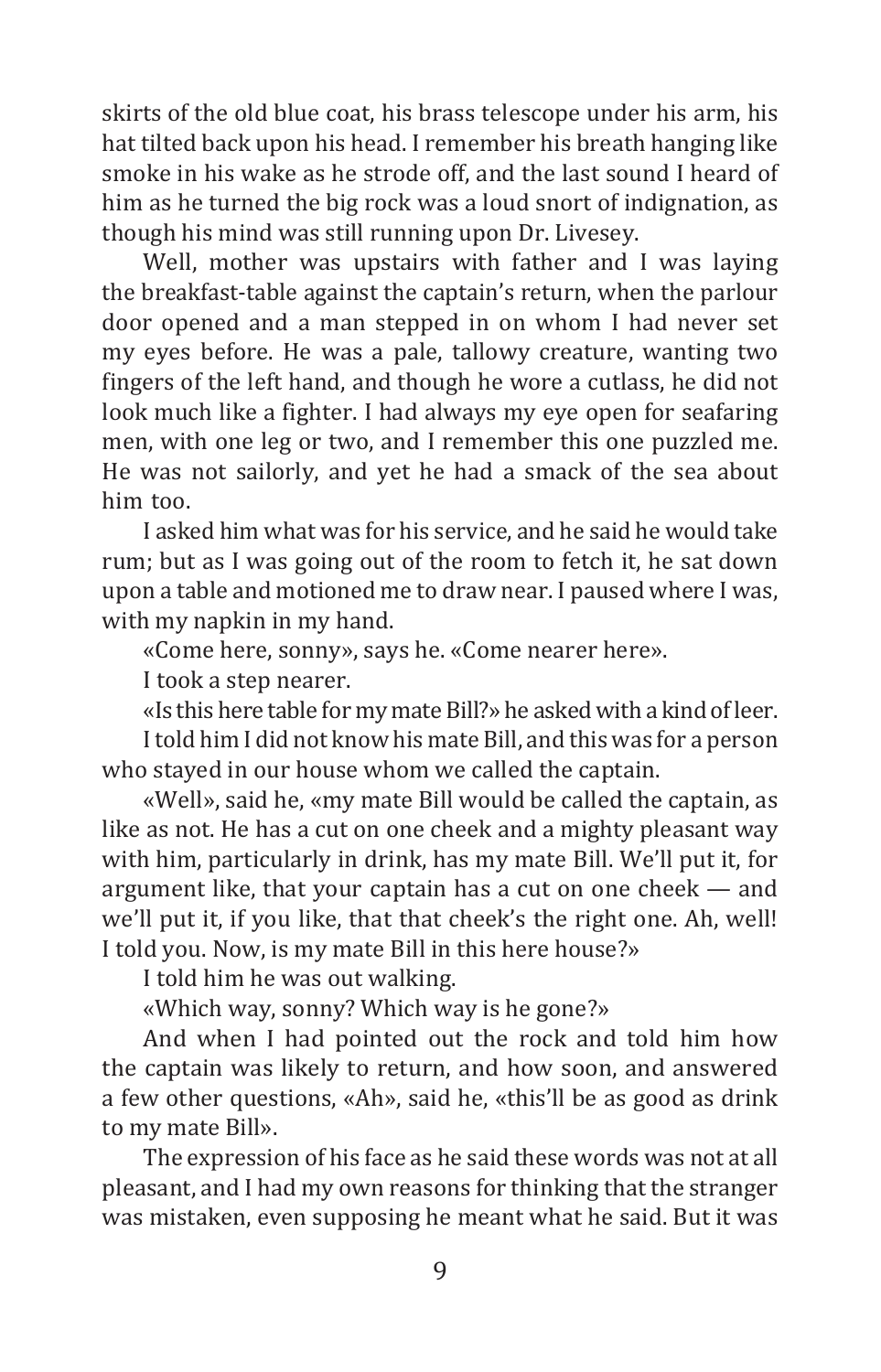no affair of mine, I thought; and besides, it was difficult to know what to do. The stranger kept hanging about just inside the inn door, peering round the corner like a cat waiting for a mouse.

Once I stepped out myself into the road, but he immediately called me back, and as I did not obey quick enough for his fancy, a most horrible change came over his tallowy face, and he ordered me in with an oath that made me jump. As soon as I was back again he returned to his former manner, half fawning, half sneering, patted me on the shoulder, told me I was a good boy and he had taken quite a fancy to me. «I have a son of my own», said he, «as like you as two blocks, and he's all the pride of my 'art. But the great thing for boys is discipline, sonny — discipline. Now, if you had sailed along of Bill, you wouldn't have stood there to be spoke to twice — not you. That was never Bill's way, nor the way of sich as sailed with him. And here, sure enough, is my mate Bill, with a spyglass under his arm, bless his old 'art, to be sure. You and me'll just go back into the parlour, sonny, and get behind the door, and we'll give Bill a little surprise — bless his 'art, I say again».

So saying, the stranger backed along with me into the parlour and put me behind him in the corner so that we were both hidden by the open door. I was very uneasy and alarmed, as you may fancy, and it rather added to my fears to observe that the stranger was certainly frightened himself. He cleared the hilt of his cutlass and loosened the blade in the sheath; and all the time we were waiting there he kept swallowing as if he felt what we used to call a lump in the throat.

At last in strode the captain, slammed the door behind him, without looking to the right or left, and marched straight across the room to where his breakfast awaited him.

«Bill», said the stranger in a voice that I thought he had tried to make bold and big.

The captain spun round on his heel and fronted us; all the brown had gone out of his face, and even his nose was blue; he had the look of a man who sees a ghost, or the evil one, or something worse, if anything can be; and upon my word, I felt sorry to see him all in a moment turn so old and sick.

«Come, Bill, you know me; you know an old shipmate, Bill, surely», said the stranger.